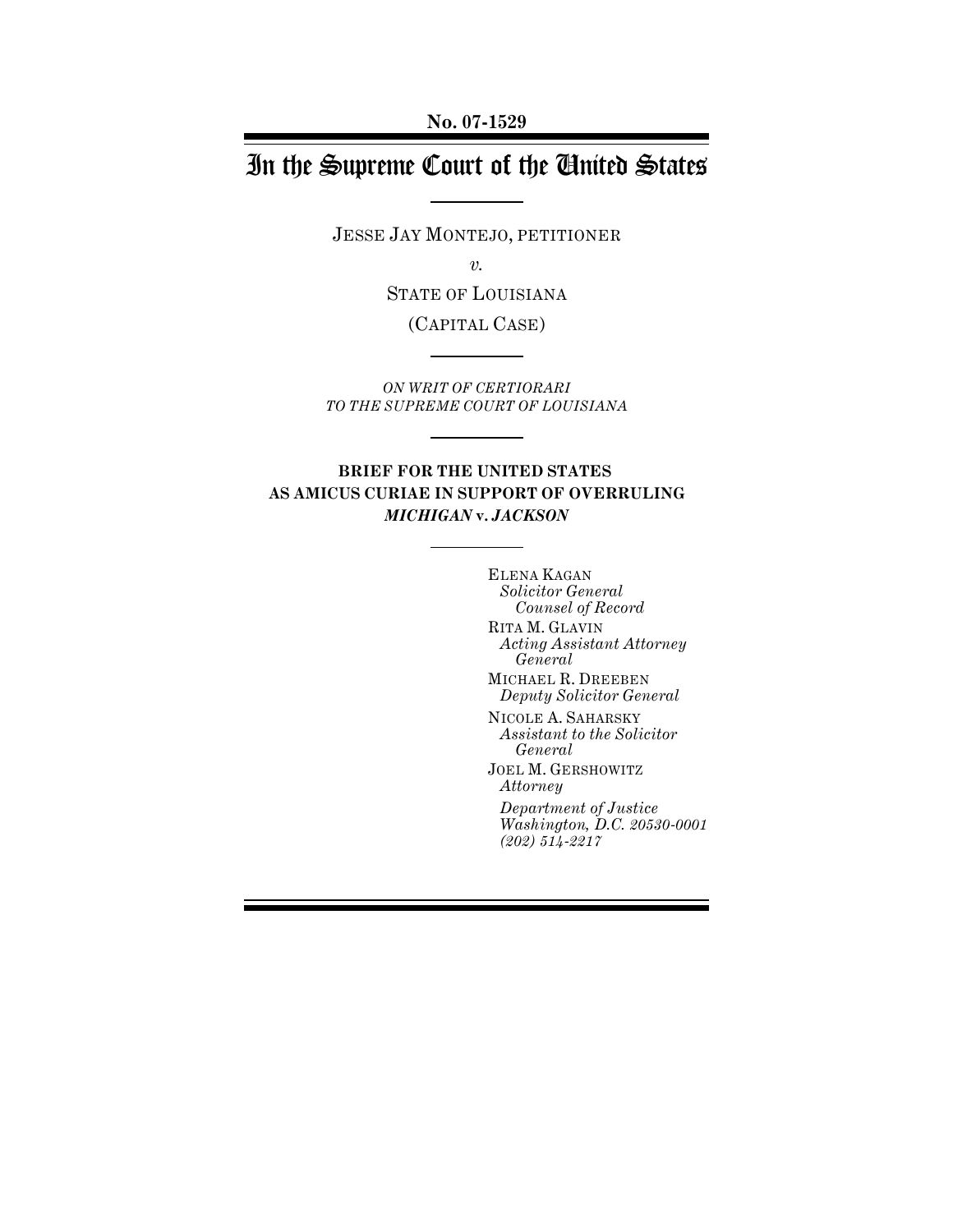## **TABLE OF CONTENTS**

|    | Page                                                                                          |  |
|----|-----------------------------------------------------------------------------------------------|--|
|    |                                                                                               |  |
|    | - 2                                                                                           |  |
| A. | The purpose of the Sixth Amendment right to<br>counsel is to protect the adversary process in |  |
|    | formal criminal proceedings $\dots\dots\dots\dots\dots\dots\dots$                             |  |
|    | B. Michigan v. Jackson's rule is unnecessary                                                  |  |
|    | given the purposes of the Sixth Amendment                                                     |  |
|    | and the existence of other strong protections                                                 |  |
|    |                                                                                               |  |
|    | C. The <i>Jackson</i> rule imposes limited, but                                               |  |
|    | 11                                                                                            |  |
|    | D. <i>Jackson</i> has been undermined by subsequent                                           |  |
|    | decisions and cannot readily be cabined by an                                                 |  |
|    | affirmative request rule  13                                                                  |  |
|    | Conclusion $\ldots$                                                                           |  |

## **TABLE OF AUTHORITIES**

Cases:

| <i>Brewer v. Williams, 430 U.S. 387 (1977) </i> 4                  |
|--------------------------------------------------------------------|
| Colorado v. Connelly, 479 U.S. 157 (1986)  12                      |
| <i>Davis v. United States, 512 U.S. 452 (1994) </i> 8, 10, 15      |
| Edwards v. Arizona, 451 U.S. 477 (1981) $\ldots$ 4, 7, 8           |
|                                                                    |
| Fellers v. United States, 540 U.S. 519 (2004) $\ldots \ldots$ 3, 8 |
|                                                                    |
|                                                                    |
|                                                                    |

(I)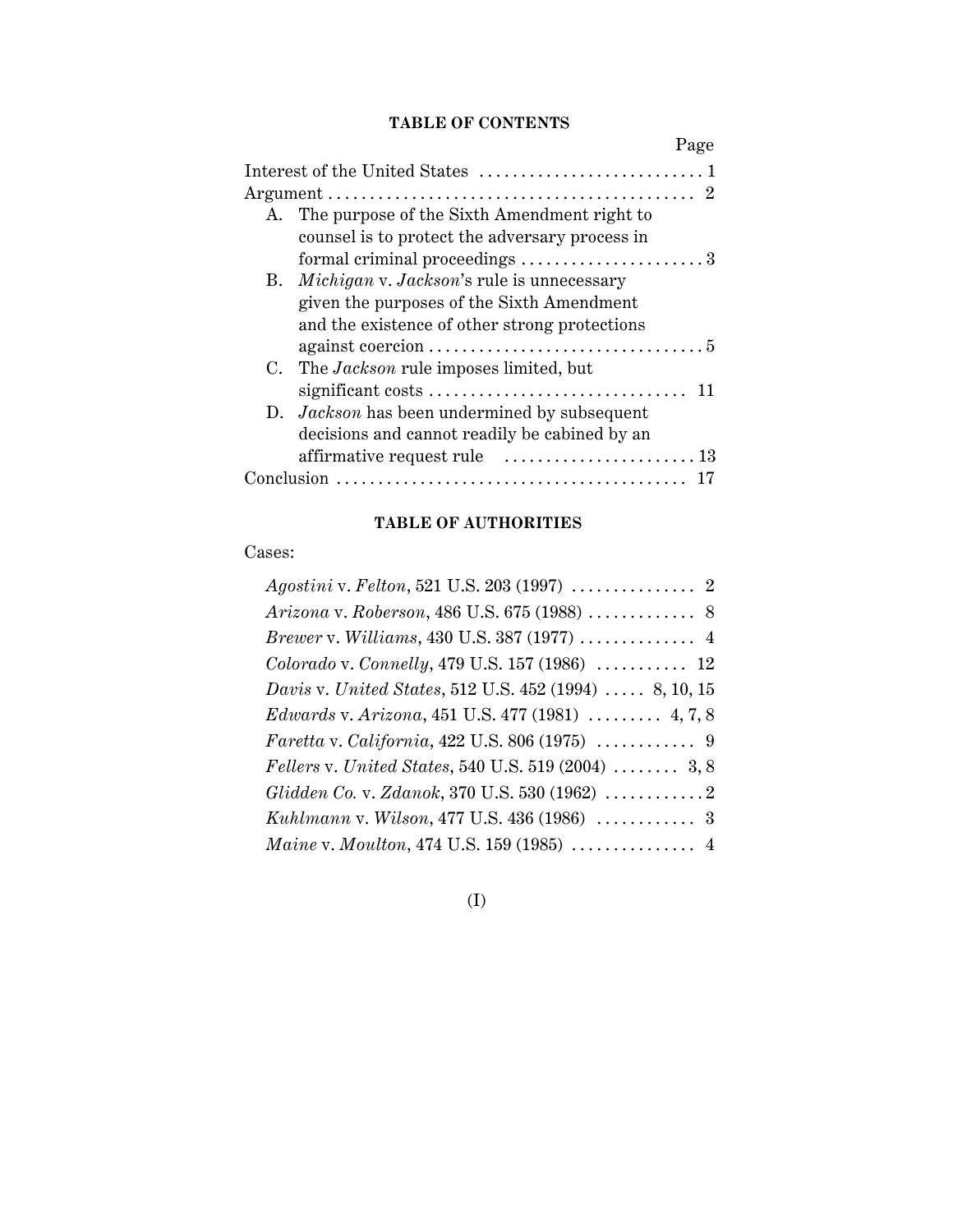| Cases—Continued:                                                                                                       | Page |
|------------------------------------------------------------------------------------------------------------------------|------|
| Massiah v. United States, 377 U.S. 201 (1964)  3                                                                       |      |
| McNeil v. Wisconsin, 501 U.S. 171                                                                                      |      |
|                                                                                                                        |      |
| Michigan v. Harvey, 494 U.S. 344 (1990) 3, 4, 5, 6, 8, 16                                                              |      |
| $\textit{Michigan v. Jackson}, 475 \text{ U.S. } 625 \text{ (1986)} \ldots \ldots \text{.} \text{.} \text{.} \text{.}$ |      |
| $\textit{Mincey v. Arizona}, 437 \text{ U.S. } 385 \,(1978) \,\, \ldots \ldots \ldots \ldots \,\, 9$                   |      |
| <i>Minnick v. Mississippi</i> , 498 U.S. 146 (1990) $\ldots \ldots \ldots$ 8                                           |      |
|                                                                                                                        |      |
|                                                                                                                        |      |
| Oregon v. Elstad, 470 U.S. 298 (1985)  12                                                                              |      |
|                                                                                                                        |      |
| Patterson v. Illinois, 487 U.S. 285 (1988)  10, 13, 14, 16                                                             |      |
|                                                                                                                        |      |
| Peretz v. United States, 501 U.S. 923 (1991) $\ldots \ldots \ldots$ 9                                                  |      |
| Texas v. Cobb, 532 U.S. 162 (2001)  9, 10, 15, 16                                                                      |      |
|                                                                                                                        |      |
| United States v. Burgest, 519 F.3d 1307 (11th                                                                          |      |
| Cir.), cert. denied, 129 S. Ct. 274 (2008)  12                                                                         |      |
| United States v. Cronic, 466 U.S. 648 (1984)  3, 6                                                                     |      |
| United States v. Gouveia, $467$ U.S. $180$ (1984) $\ldots \ldots \ldots 3$                                             |      |
| United States v. Henry, 447 U.S. 264 (1980)  4                                                                         |      |
| United States v. Wade, 388 U.S. 218 (1967) $\ldots \ldots \ldots \ldots 6$                                             |      |
|                                                                                                                        |      |

Constitution and statute:

U.S. Const.:

|--|--|--|--|--|--|--|--|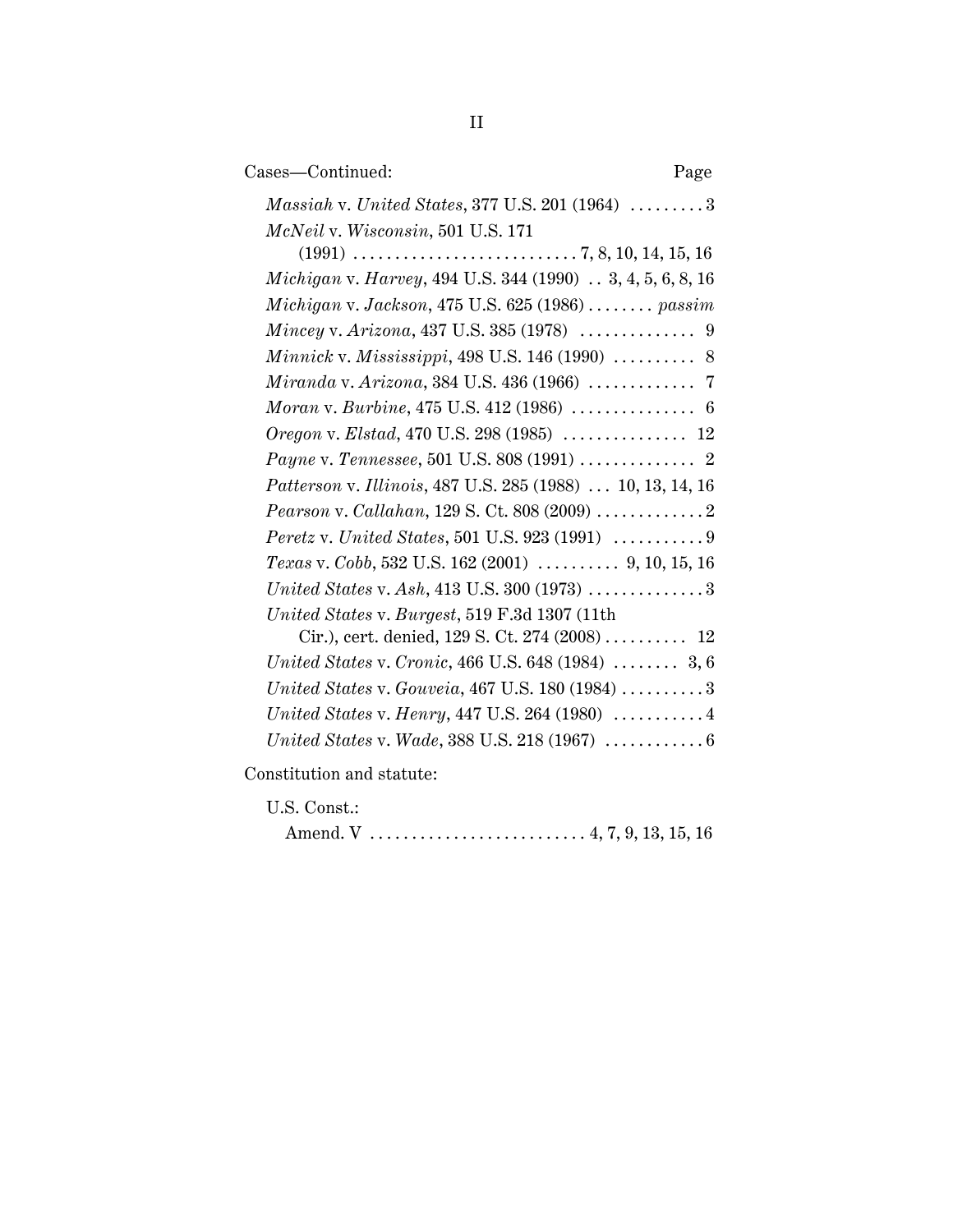| Constitution and statute—Continued: |  |
|-------------------------------------|--|
|                                     |  |
| Miscellaneous:                      |  |
| Utah Rule of Prof'l Conduct:        |  |
|                                     |  |
|                                     |  |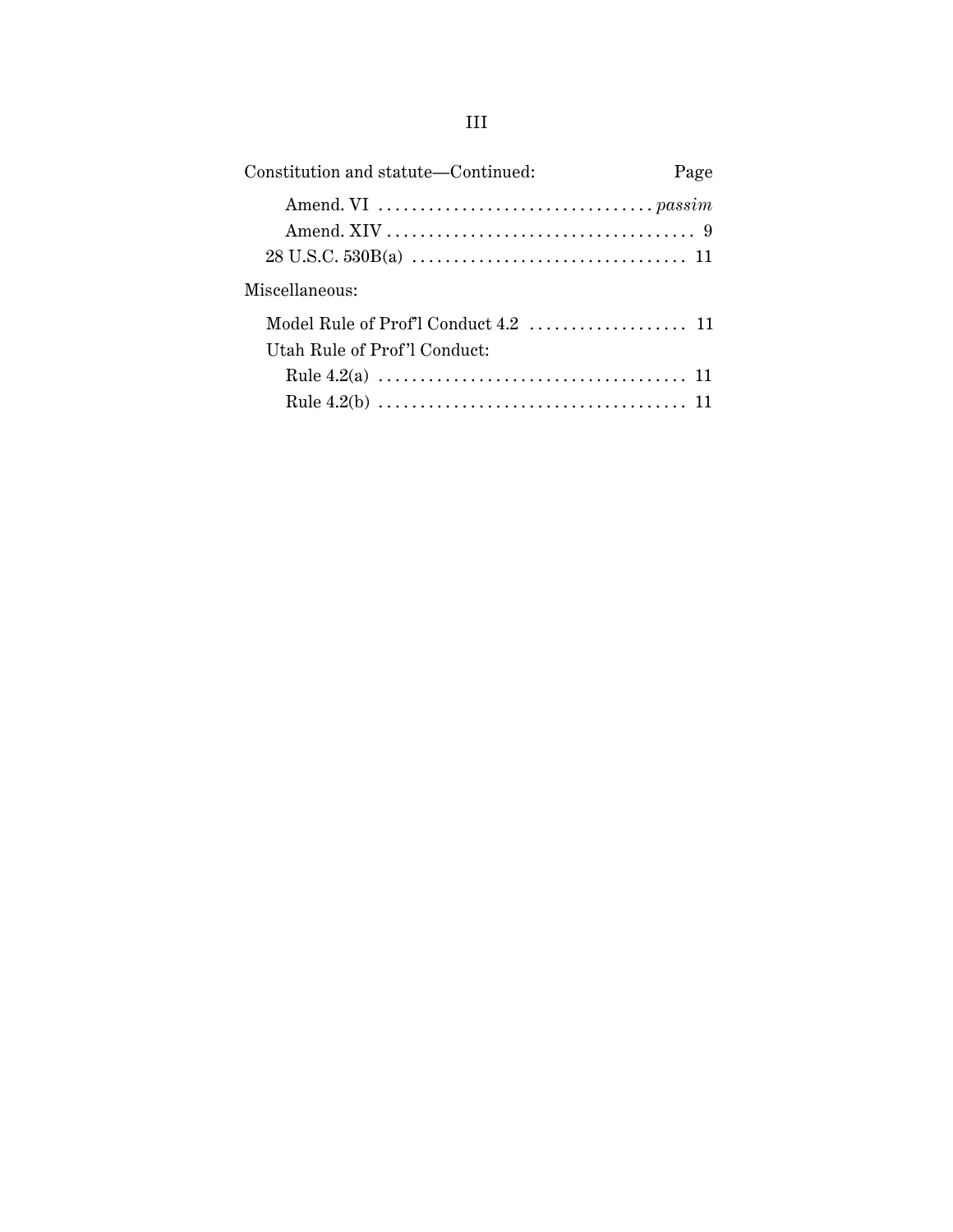## In the Supreme Court of the United States

No. 07-1529 JESSE JAY MONTEJO, PETITIONER

*v.*

STATE OF LOUISIANA

(CAPITAL CASE)

*ON WRIT OF CERTIORARI TO THE SUPREME COURT OF LOUISIANA*

## **BRIEF FOR THE UNITED STATES AS AMICUS CURIAE IN SUPPORT OF OVERRULING** *MICHIGAN* **v.** *JACKSON*

By order dated March 27, 2009, the Court directed the parties and permitted amici to file briefs addressing the following question: "Should Michigan v. Jackson, 475 U.S. 625 (1986), be overruled?" In the view of the United States, *Michigan* v. *Jackson* was incorrectly decided and has been undermined by recent precedent. The decision therefore should be overruled.

## **INTEREST OF THE UNITED STATES**

*Michigan* v. *Jackson* held that a defendant's waiver of his right to counsel under the Sixth Amendment is presumed invalid if the police initiate interrogation after he has asserted the right at an arraignment or similar proceeding. Because the Sixth Amendment applies to

(1)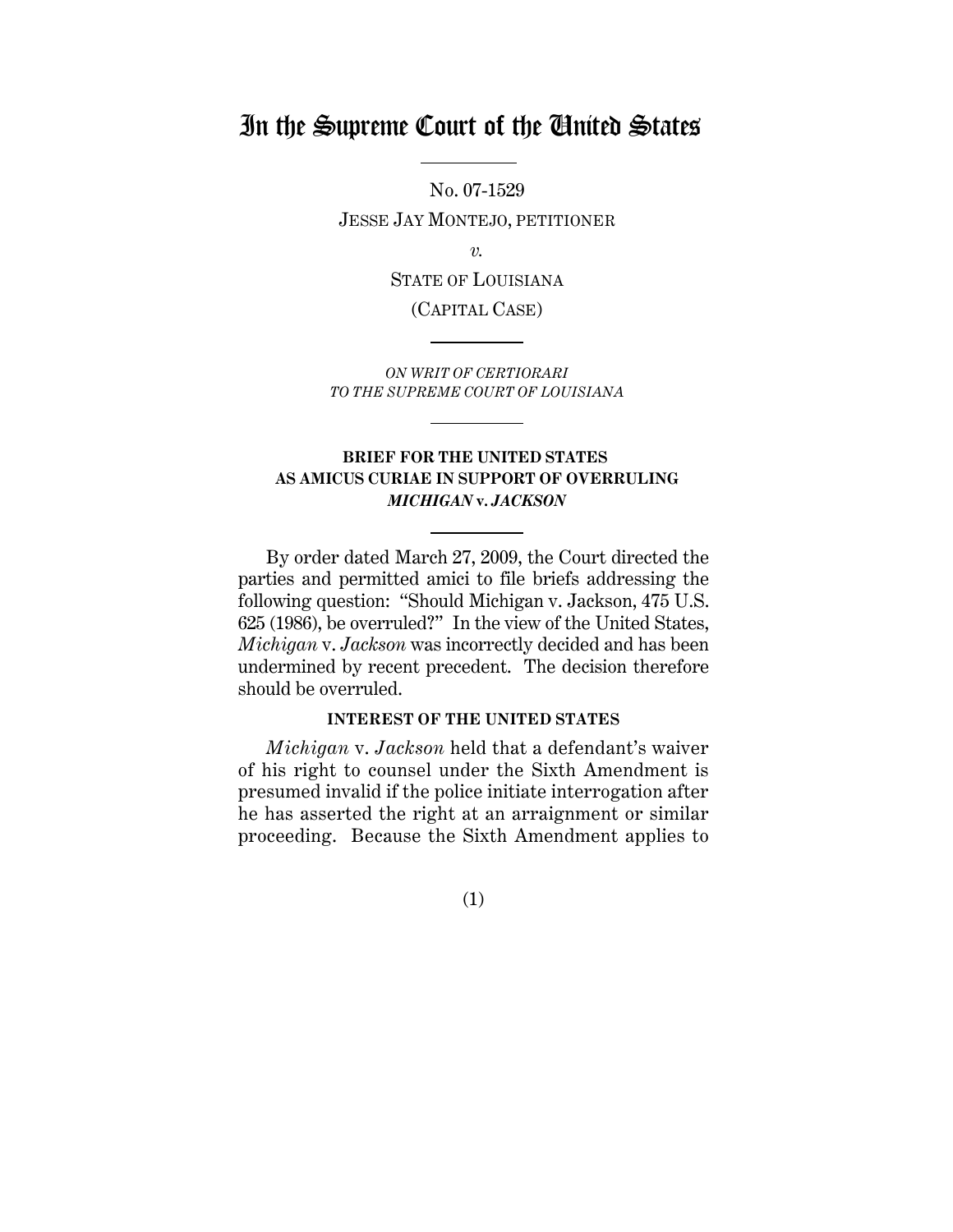the federal government, the Court's resolution of that question implicates the conduct of federal criminal investigations and trials.

#### **ARGUMENT**

In *Michigan* v. *Jackson*, 475 U.S. 625 (1986), this Court established a prophylactic rule that automatically invalidates a criminal defendant's waiver of the right to counsel in police-initiated questioning that occurs after his Sixth Amendment right to counsel has attached and he has asserted that right at an arraignment or similar proceeding. *Id.* at 636. The question here is whether this Court should reconsider that holding. The answer is yes.

Under the doctrine of *stare decisis*, the Court generally does not overrule one of its prior decisions absent a special justification. *E.g.*, *Pearson* v. *Callahan*, 129 S. Ct. 808, 816 (2009). But *"[s]tare decisis* is not an inexorable command," and this Court has "never felt constrained" to follow a decision that has proven to be "badly reasoned," *Payne* v. *Tennessee*, 501 U.S. 808, 827- 828 (1991) (internal quotation marks omitted), or that has had its underpinnings eroded by later precedent, *Agostini* v. *Felton*, 521 U.S. 203, 235-236 (1997). Because the Court's "interpretation [of the Constitution] can be altered only by constitutional amendment or by overruling [its] prior decisions," *id.* at 235, the Court's "considered practice [is] not to apply *stare decisis* as rigidly in constitutional as in nonconstitutional cases," *Glidden Co.* v. *Zdanok*, 370 U.S. 530, 543 (1962).

The Court should overrule *Michigan* v. *Jackson*. Although the Sixth Amendment affords criminal defendants a right to counsel at certain critical pre-trial stages, the Amendment should not prevent a criminal defendant from waiving that right and answering ques-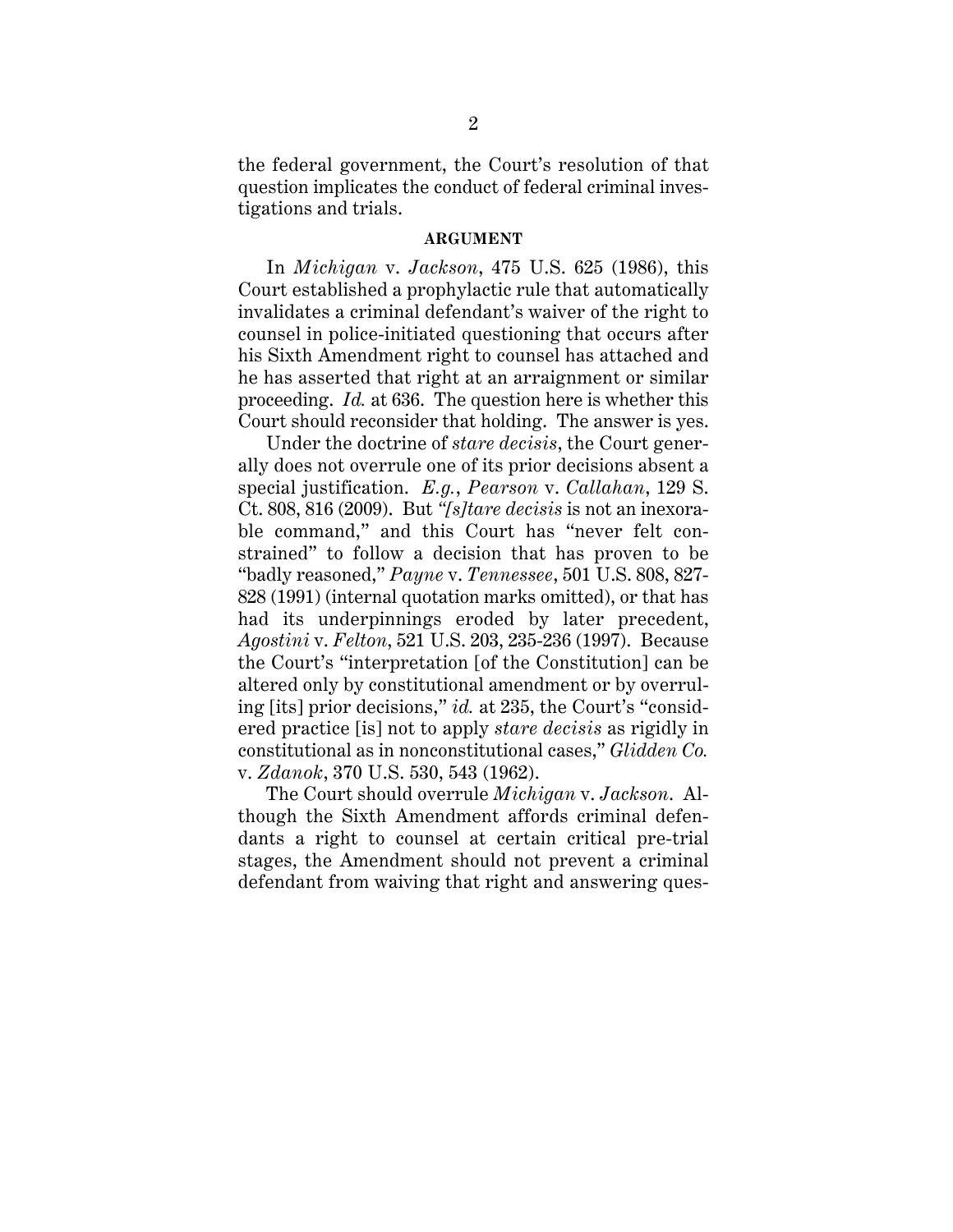tions from police following assertion of that right at arraignment. *Jackson* serves no real purpose and fits poorly with this Court's recent precedent; although the decision only occasionally prevents federal prosecutors from obtaining appropriate convictions, even that cost outweighs the decision's meager benefits.

## **A. The Purpose Of The Sixth Amendment Right To Counsel Is To Protect The Adversary Process In Formal Criminal Proceedings**

The Sixth Amendment provides, in pertinent part, that "[i]n all criminal prosecutions, the accused shall enjoy the right \* \* \* to have the Assistance of Counsel for his defence." U.S. Const. Amend. VI. As this Court has repeatedly noted, "the core purpose of the [Sixth Amendment] counsel guarantee was to assure 'Assistance' at trial, when the accused was confronted with both the intricacies of the law and the advocacy of the public prosecutor." *United States* v. *Cronic*, 466 U.S. 648, 654 (1984) (quoting *United States* v. *Ash*, 413 U.S. 300, 309 (1973)).

To protect the adversary process leading to criminal punishment, the Court has extended the right to the assistance of counsel to "certain critical pretrial proceedings," in which "the accused [is] confronted, just as at trial, by the procedural system, or by his expert adversary, or by both." *United States* v. *Gouveia*, 467 U.S. 180, 189 (1984) (internal quotation marks omitted; brackets in original). In a line of cases beginning with *Massiah* v. *United States*, 377 U.S. 201 (1964), the Court held that the right to counsel is violated when, after attachment of the right, police deliberately elicit statements (including during custodial interrogation). See *Fellers* v. *United States*, 540 U.S. 519, 523-524 (2004); *Michigan* v. *Harvey*, 494 U.S. 344, 348-349 (1990);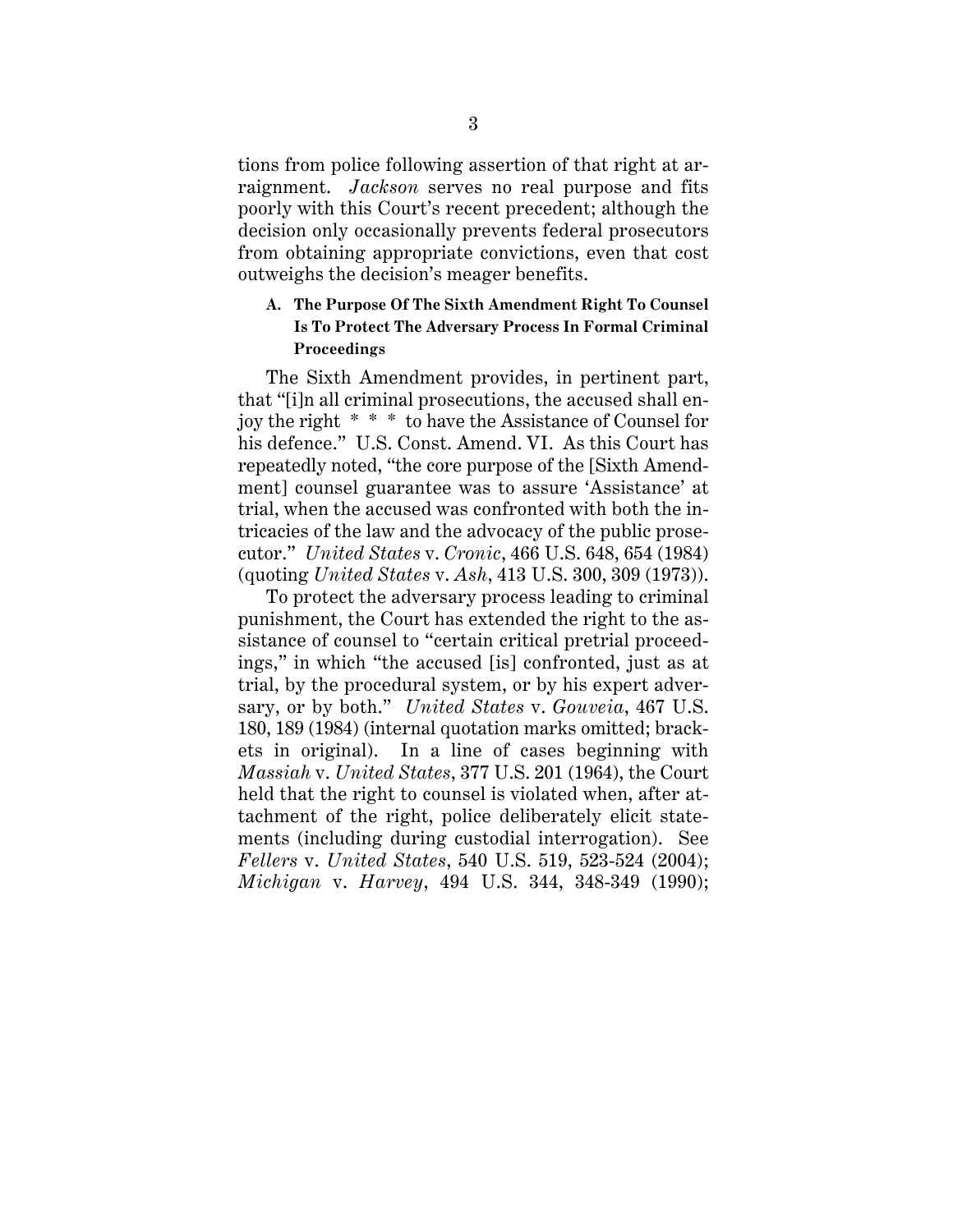*Kuhlmann* v. *Wilson*, 477 U.S. 436, 457 (1986); *Maine* v. *Moulton*, 474 U.S. 159, 172-173 (1985); *United States* v. *Henry*, 447 U.S. 264, 270 (1980); *Brewer* v. *Williams*, 430 U.S. 387, 400-401 (1977).

As a result, if law enforcement agents deliberately elicit statements from a criminal defendant whose Sixth Amendment right to counsel has attached and who has not voluntarily, knowingly, and intelligently waived that right, then the Sixth Amendment renders those statements inadmissible in the prosecution's case in chief at trial. *E.g.*, *Harvey*, 494 U.S. at 348-349. That rule rests on the view that permitting the prosecution to use the defendant's statements as substantive evidence of guilt would undermine the ability of counsel to render assistance that contributes to a fair trial. See *id.* at 348.

In *Michigan* v. *Jackson*, 475 U.S. 625 (1986), this Court went a significant step further, holding that, even if the defendant waives his right to counsel and chooses to speak with the police, his waiver is presumed invalid if the police initiated interrogation after the defendant asserted his right to counsel at an arraignment or similar proceeding. *Id.* at 636; see *Harvey*, 494 U.S. at 345. The Court came to that conclusion by extending the prophylactic rule developed to protect the Fifth Amendment privilege against compelled self-incrimination in *Edwards* v. *Arizona*, 451 U.S. 477 (1981), to the Sixth Amendment right to counsel. In *Edwards*, the Court held that a suspect in custody who has "expressed his desire to deal with the police only through counsel, is not subject to further interrogation by the authorities until counsel has been made available to him, unless the accused himself initiates further communication, exchanges, or conversations with the police." *Id.* at 484- 485. That prophylactic rule was "designed to prevent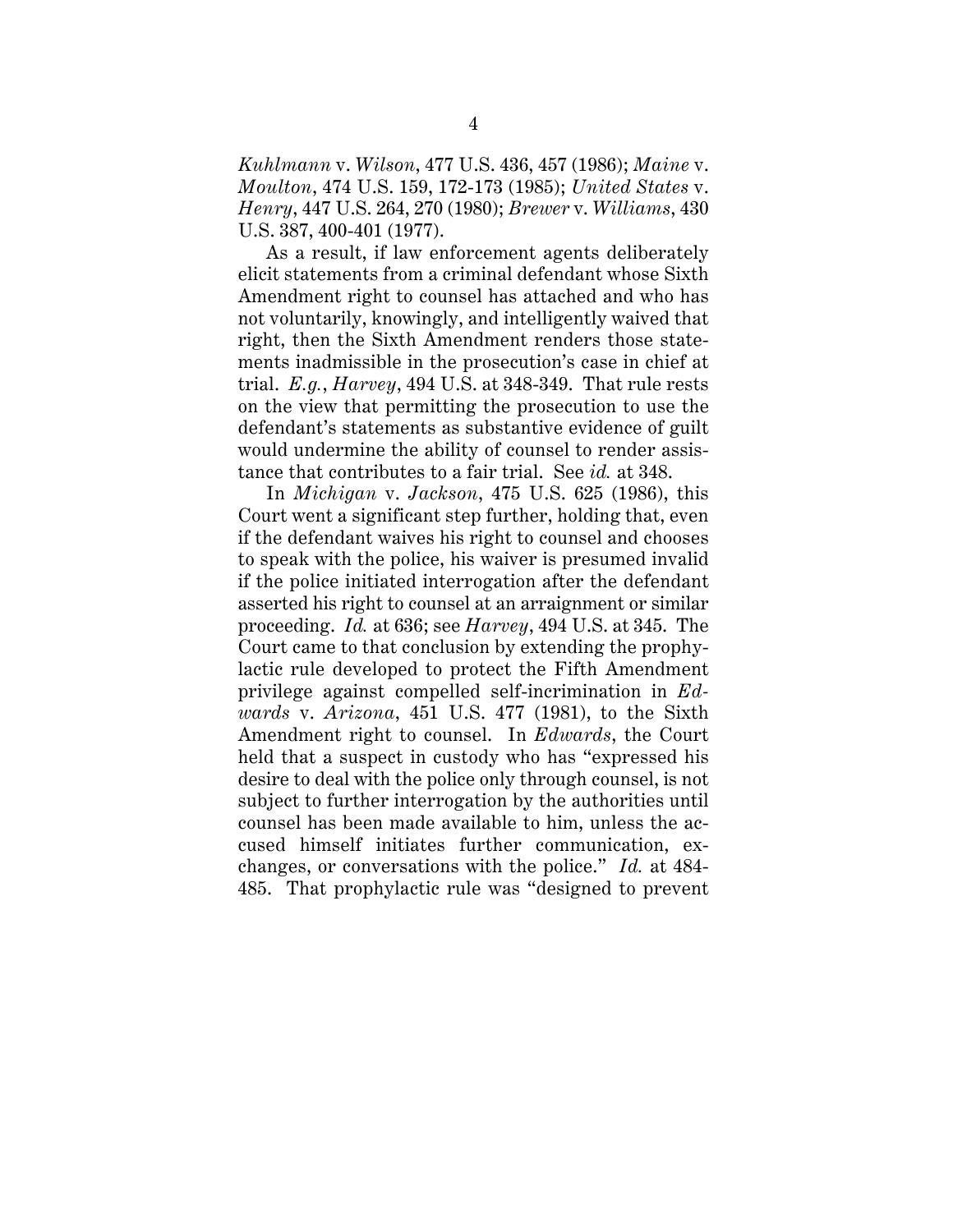police from badgering a defendant into waiving his previously asserted *Miranda* rights." *Harvey*, 494 U.S. at 350.

The *Jackson* Court decided that "the same rule applies to a defendant who has been formally charged with a crime and who has requested appointment of counsel at his arraignment," because "the reasons for prohibiting the interrogation of an uncounseled prisoner who has asked for the help of a lawyer are even stronger after he has been formally charged with an offense than before." 475 U.S. at 626, 631. Giving "a broad, rather than a narrow, interpretation to a defendant's request for counsel," the Court "presume[d]" that a defendant who requests a lawyer at his arraignment "requests the lawyer's services at every critical stage of the prosecution," including police interrogation. *Id.* at 633. As a result, even if a defendant responds to police questioning by choosing to speak with police, expressly waives his Sixth Amendment right to counsel, and provides a voluntary confession to the charged crime, *Jackson* renders that confession inadmissible as substantive evidence at his trial. *Id.* at 635; *Harvey*, 494 U.S. at 345.

## **B.** *Michigan* **v.** *Jackson***'s Rule Is Unnecessary Given The Purposes Of The Sixth Amendment And The Existence Of Other Strong Protections Against Coercion**

The *Jackson* rule makes little sense in light of the purposes of the Sixth Amendment right to counsel and the myriad protections otherwise afforded to criminal defendants in custodial interrogation.

The text of the Sixth Amendment provides a criminal defendant with the right to counsel, but leaves to the courts the appropriate means of enforcing that guarantee. See U.S. Const. Amend. VI. To enforce the right to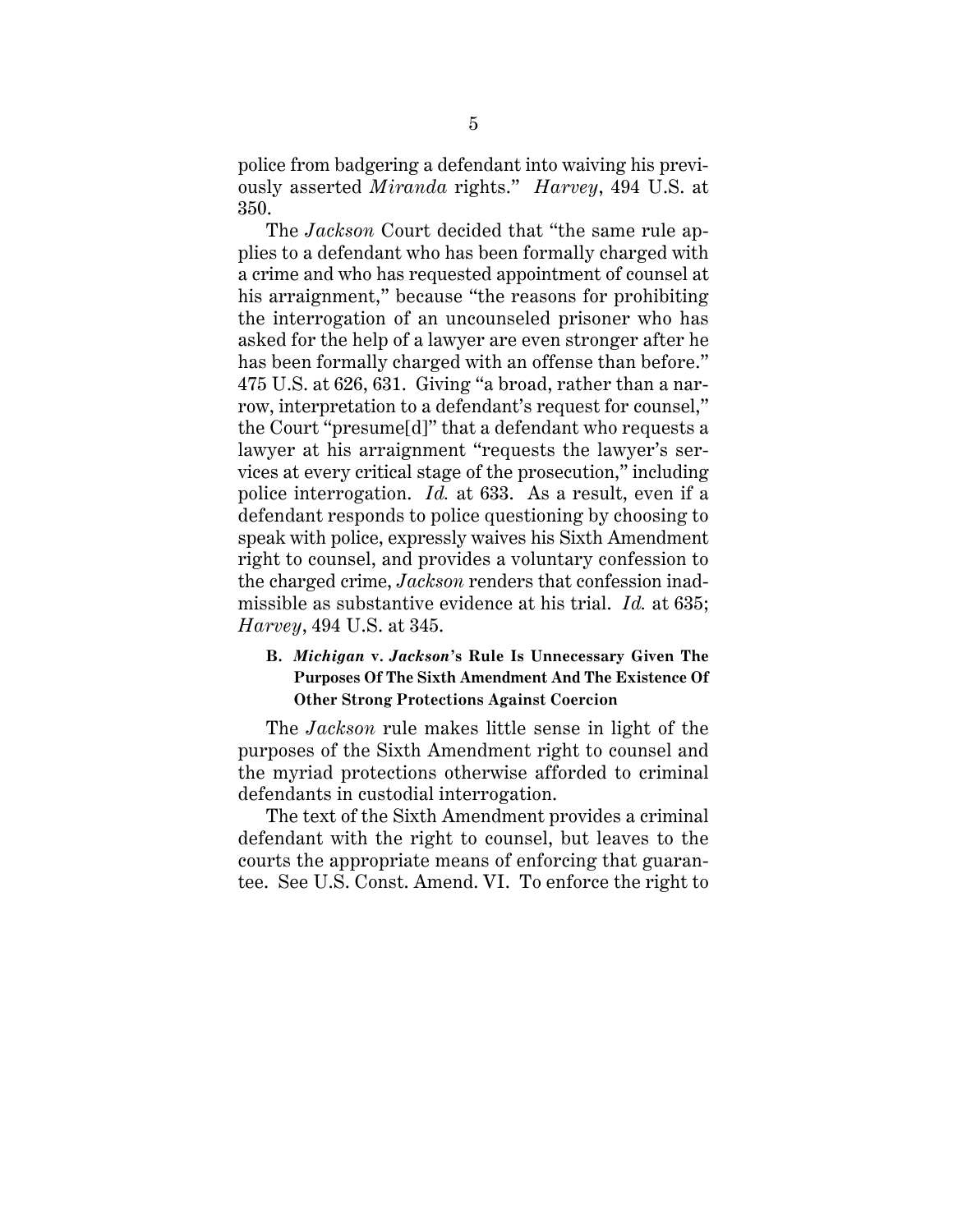counsel, this Court long has held that, after the Sixth Amendment right to counsel has attached, law enforcement agents may not deliberately elicit statements from a criminal defendant in the absence of counsel or a valid waiver of the right to counsel and then use those statements as substantive evidence of guilt at the defendant's trial. *E.g.*, *Harvey*, 494 U.S. at 348-349. The Court also has held that, once the Sixth Amendment right to counsel has attached, law enforcement officers "may not interfere with the efforts of a defendant's attorney to act as a medium between [the defendant] and the State during the interrogation." *Moran* v. *Burbine*, 475 U.S. 412, 428- 429 (1986) (internal quotation marks omitted). Those rules are consistent with the purpose of the Sixth Amendment guarantee, because if the government could gather evidence from the defendant before trial through circumvention of the defendant's right to counsel, the availability of counsel at the trial itself would be an illusory protection. *United States* v. *Wade*, 388 U.S. 218, 224 (1967).

But the Sixth Amendment does not require an additional, prophylactic rule that overrides a defendant's free choice to speak with the police, in police-initiated interrogation, simply because the defendant previously has requested counsel at an arraignment. The *Jackson* rule was based on the belief that the concern about coercion in the Fifth Amendment context is also present in the Sixth Amendment context. *Jackson*, 475 U.S. at 631-632. But that assumption is unfounded. The Sixth Amendment does not protect a defendant against official compulsion; it ensures that he will have the assistance of counsel to guide him through the intricacies of the trial process and ensure that his trial is fair. *E.g.*, *Cronic*, 466 U.S. at 654. That purpose provides no warrant for auto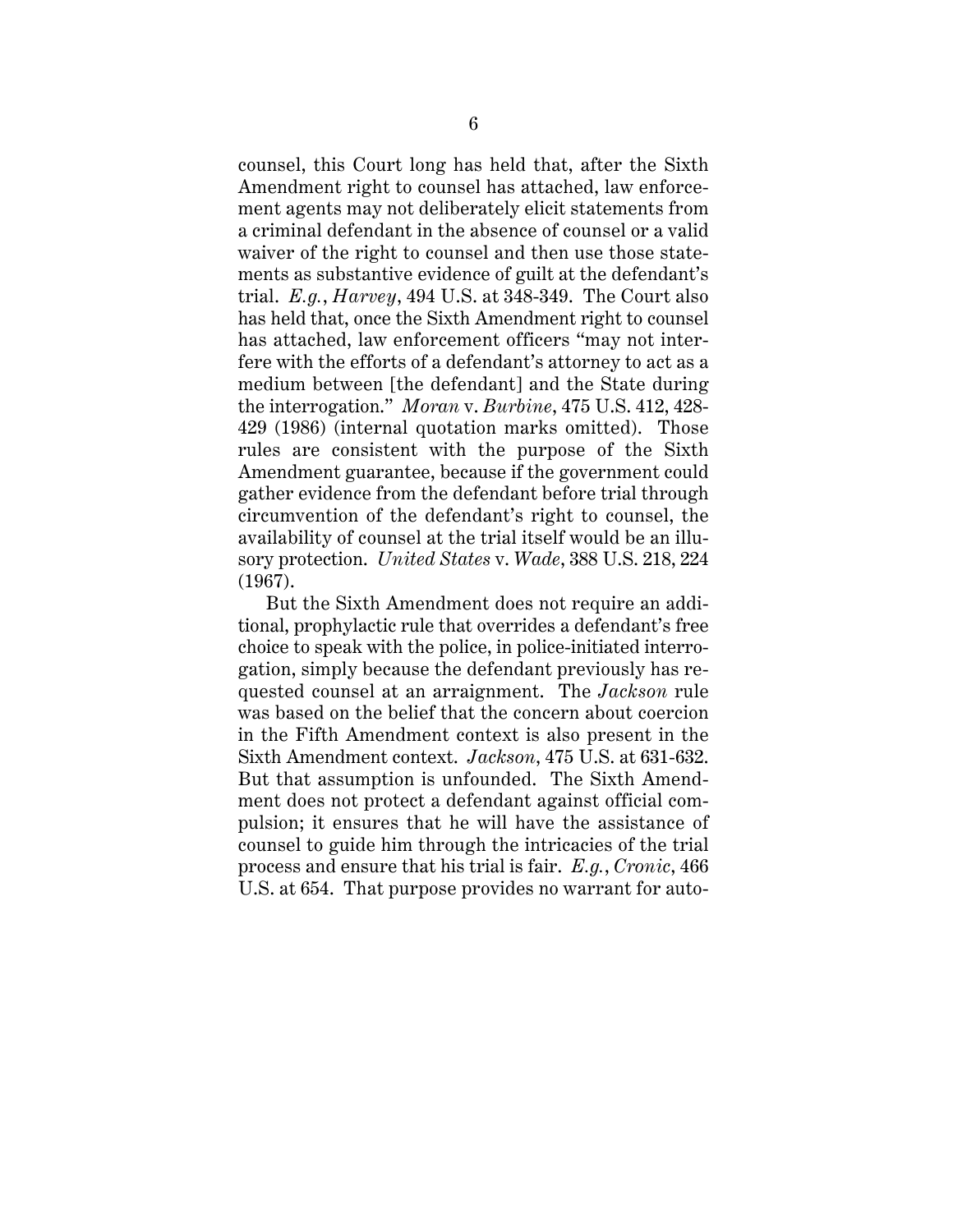matically invalidating a confession provided by a defendant who has been approached by the police and apprized of his right to counsel, and who nonetheless voluntarily decides to waive that right and speak with police officers.

The concern that a represented defendant will be coerced during custodial interrogation is addressed through this Court's Fifth Amendment rules. In particular, in *Miranda* v. *Arizona*, 384 U.S. 436 (1966), this Court established a number of prophylactic rights to protect a defendant's Fifth Amendment privilege against self-incrimination during custodial interrogation, including the right to have counsel present to counteract the "inherently compelling pressures" of custodial interrogation. *Id.* at 467. In *Edwards* v. *Arizona*, 451 U.S. 477 (1981), the Court established a "second layer of prophylaxis," *McNeil* v. *Wisconsin*, 501 U.S. 171, 177 (1991), holding that when an accused "express[es] his desire to deal with the police only through counsel, [he] is not subject to further interrogation by the authorities until counsel has been made available to him, unless the accused himself initiates further communication, exchanges, or conversations with the police," *Edwards*, 451 U.S. at  $484-485$ .<sup>1</sup>

The *Jackson* Court's extension of *Edwards* to the Sixth Amendment context "cut the *Edwards* rule loose

<sup>1</sup> In *Maryland* v. *Shatzer*, No. 08-680, the Court has granted certiorari to consider whether *Edwards* protection terminates when there has been a break in custody or a significant lapse in time before the reinitiation of custodial interrogation. *Edwards* would continue to serve as an important supplemental safeguard even if the Court were to impose limits on its duration. Indeed, the *Edwards* rule would serve this function even if the Court were to modify it so as to permit police to seek to reinitiate interrogation after the occurrence of attenuating circumstances that prevent police badgering.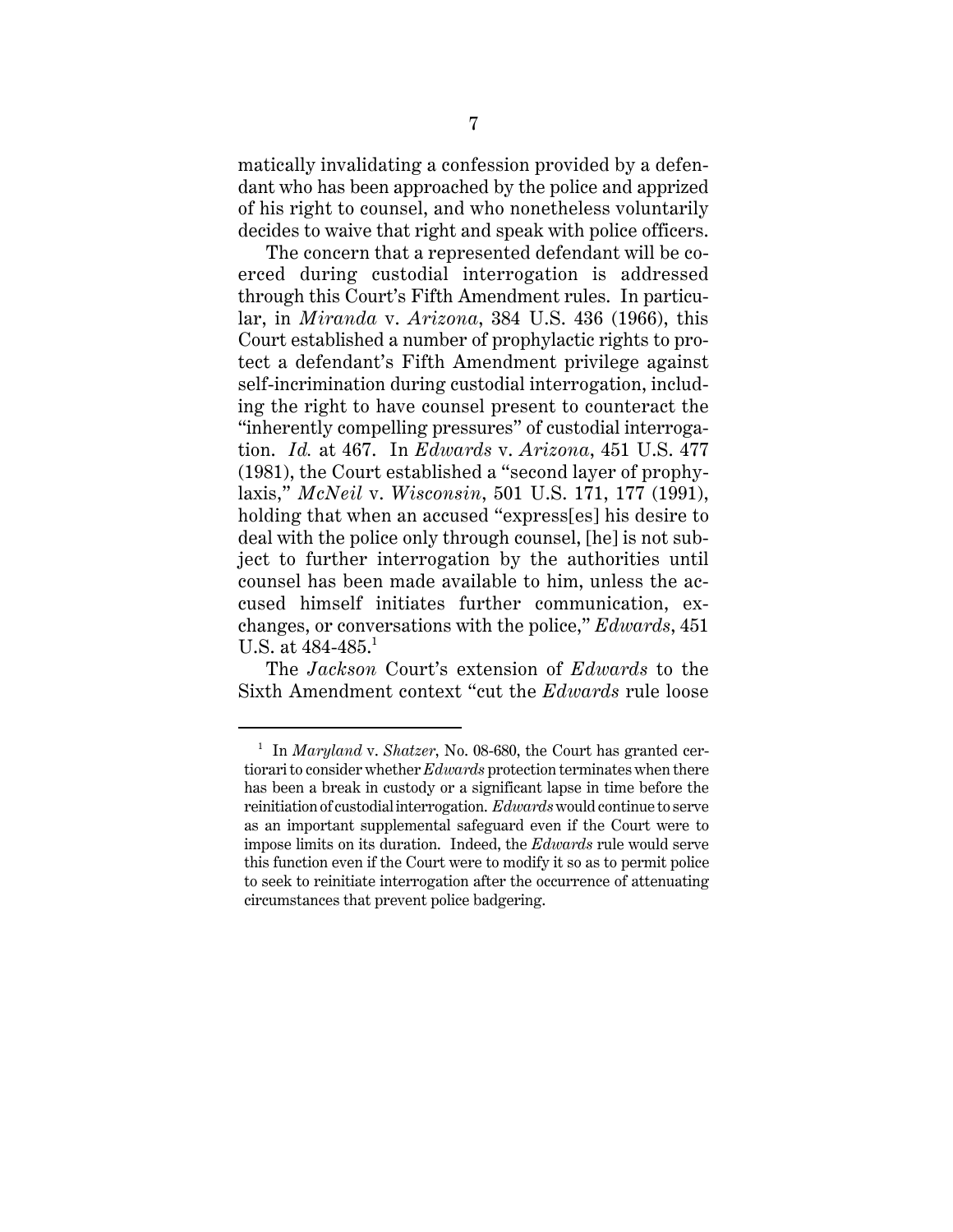from its analytical moorings," *Jackson*, 475 U.S. at 640 (Rehnquist, J., dissenting). The *Edwards* rule was established "to prevent the police from effectively overriding a defendant's assertion of his *Miranda* rights by badgering him into waiving those rights." *Id.* at 638 (Rehnquist, J., dissenting) (internal quotation marks omitted); see *Harvey*, 494 U.S. at 350. But the Sixth Amendment right to counsel is about protecting the adversary process at trial, not about police "badgering," so application of the *Edwards* rule to the Sixth Amendment never made real sense.

Concerns about police coercion are of course important, but they are well and amply addressed through the *Miranda* and *Edwards* rules. Of particular significance here, under *Edwards*, if a defendant receives *Miranda* warnings and invokes his right to counsel, then police questioning must cease and the police may not re-approach him while he remains in custody to seek a *Miranda* waiver. 451 U.S. at 484-485. That rule applies even if the police wish to re-approach the suspect to question him about a factually unrelated offense. See *Arizona* v. *Roberson*, 486 U.S. 675, 678, 680-681 (1988). And the *Edwards* rule continues to apply even if the suspect has had the opportunity to consult with counsel. *Minnick* v. *Mississippi*, 498 U.S. 146, 153-156 (1990). Those rules defuse the risk that a represented defendant would provide an invalid waiver of his rights because of police overreaching. $^2$ 

<sup>2</sup> As the Court has observed, the Fifth Amendment *Miranda/ Edwards* protections are both broader and narrower than the Sixth Amendment *Massiah* rule. They are broader because they apply to police questioning about *any* offense, not just the charged offense, and they are narrower because they apply only in the context of custodial interrogation. *McNeil*, 501 U.S. at 178; see *Fellers*, 540 U.S. at 523-524.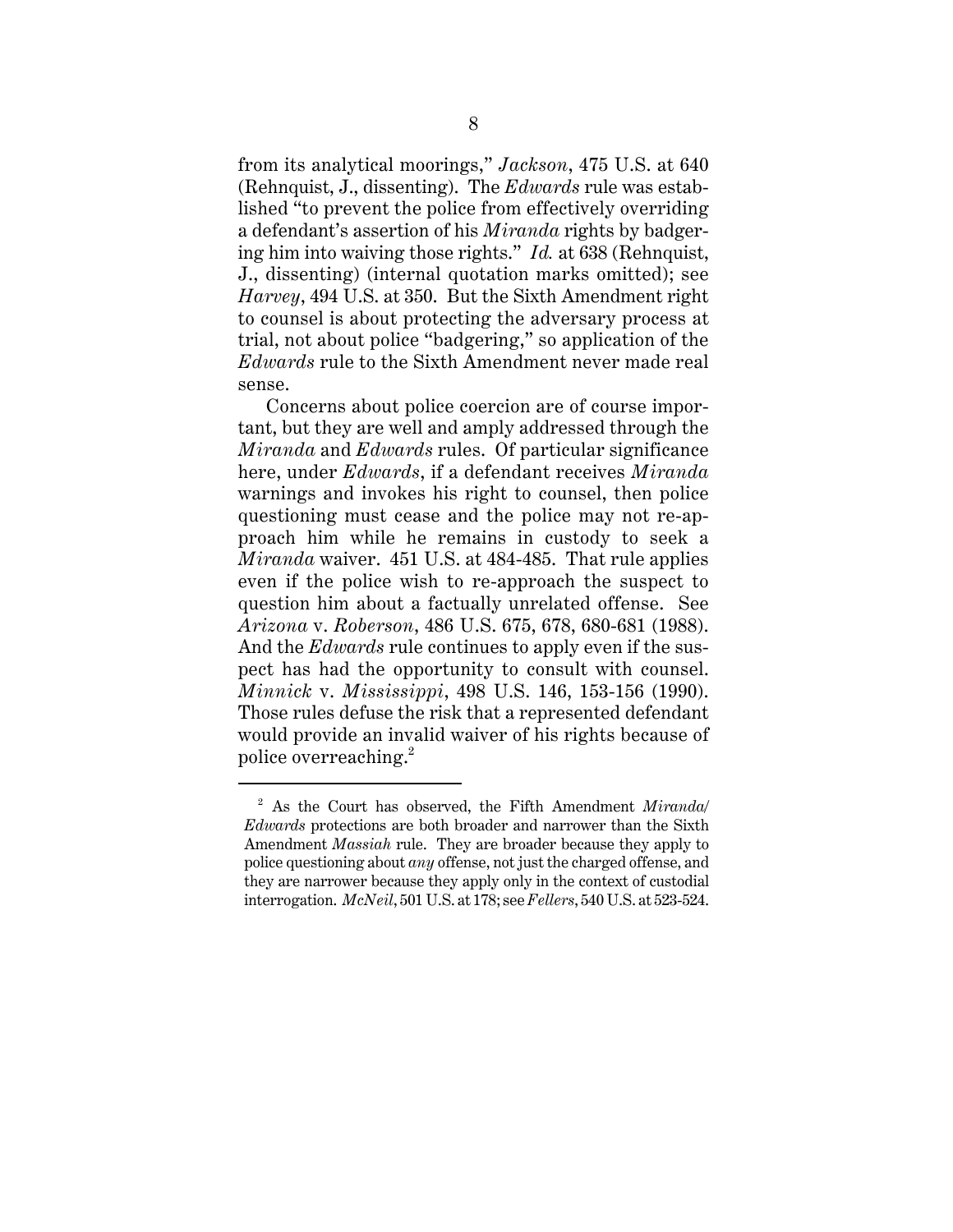Further, the Due Process Clauses of the Fifth and Fourteenth Amendments serve as an additional check on police overreaching by prohibiting actual coercion. See, *e.g.*, *Mincey* v. *Arizona*, 437 U.S. 385, 398-399 (1978). Those myriad protections for criminal defendants during custodial interrogations make an additional prophylactic Sixth Amendment rule unnecessary. See *Texas* v. *Cobb*, 532 U.S. 162, 171 n.2 (2001).

The *Jackson* rule also runs counter to the general principle that criminal defendants may waive their constitutional rights. The effect of the *Jackson* rule is to invalidate a concededly knowing and intelligent waiver of the right to counsel. This Court long has recognized that the Sixth Amendment right to counsel, like any other basic right of a criminal defendant, may be waived. See *Faretta* v. *California*, 422 U.S. 806, 833-835 (1975); see also *Peretz* v. *United States*, 501 U.S. 923, 936 (1991) ("The most basic rights of criminal defendants are  $* * *$ subject to waiver."). To the extent that concerns about police coercion justify invalidating a defendant's waiver of Fifth Amendment rights after he has requested counsel, no similar concerns in the Sixth Amendment context justify a special anti-waiver rule. See *Cobb*, 532 U.S. at 174-175 (Kennedy, J., concurring) ("[I]t is difficult to understand the utility of a Sixth Amendment rule that operates to invalidate a confession given by the free choice of suspects who have received proper advice of their *Miranda* rights but waived them nonetheless.").

Although the Sixth Amendment applies to police questioning beyond custodial interrogation, the Court has never held that such noncustodial questioning raises concerns about coercion. Those concerns arise from the fact of custody itself, see, *e.g.*, *Davis* v. *United States*, 512 U.S. 452, 458 (1994), and thus provide no justification for extending the *Edwards* rule to the Sixth Amendment context.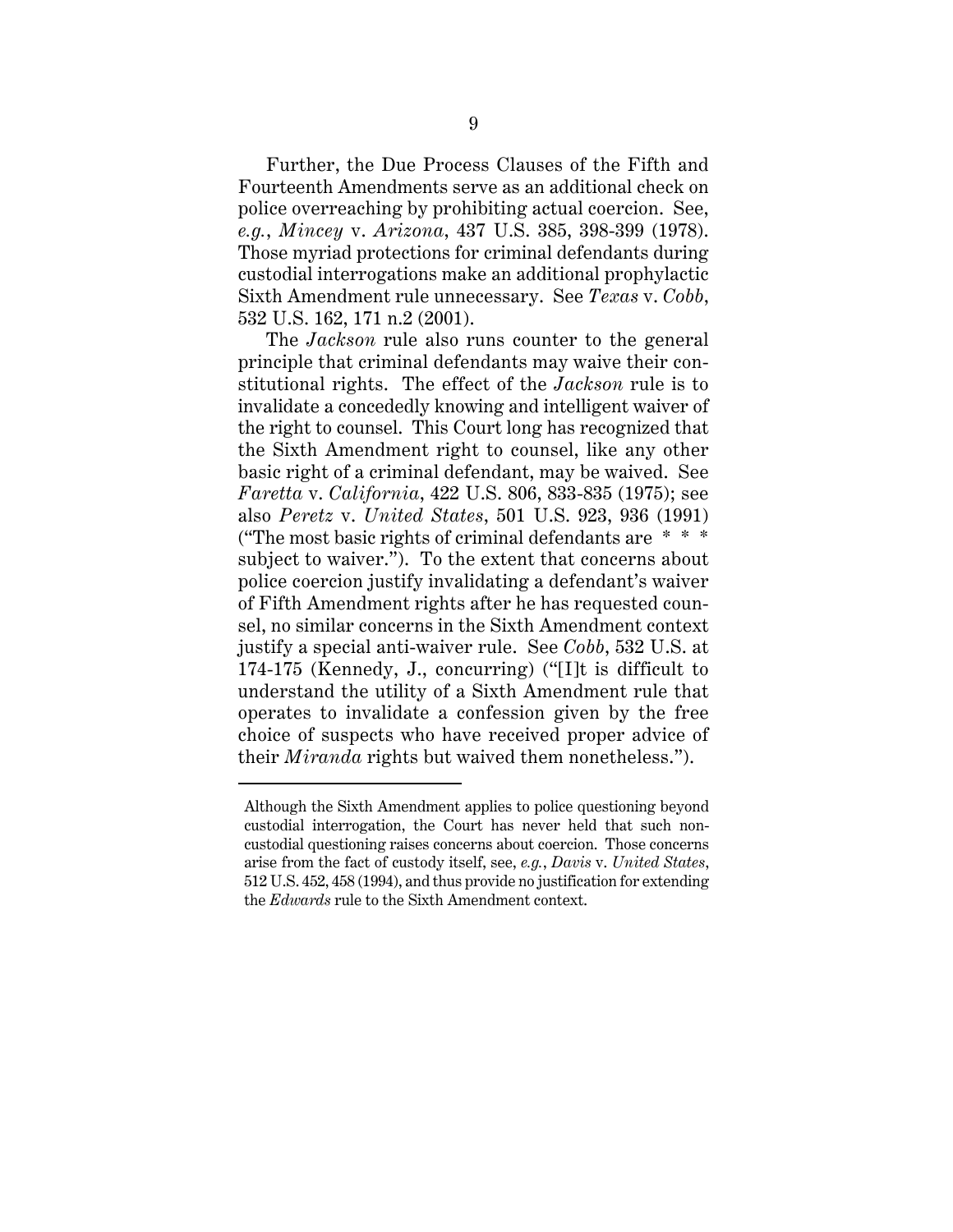*Jackson* rests as well on an erroneous factual premise. The Court assumed that a defendant's assertion of his Sixth Amendment right to counsel in the formal context of a courtroom necessarily should carry over to police-initiated interrogation, thus "giv[ing] a broad, rather than a narrow, interpretation to a defendant's request for counsel." 475 U.S. at 633. But it is one thing to assume that a defendant who desires counsel in court for one hearing also desires it for other formal procedural encounters with prosecutors, and it is quite another thing to presume that the defendant who desires counsel in the formal criminal setting also feels the need for counsel in dealing with the police. A criminal defendant "might want the assistance of an expert in the law to guide him through hearings and trial, and the attendant complex legal matters that might arise, but nonetheless might choose to give on his own a forthright account of the events that occurred" to police. *Cobb*, 532 U.S. at 177 (Kennedy, J., concurring); see *McNeil*, 501 U.S. at 178 (making the same point).

Unlike the situation in *Edwards*, where the defendant has received warnings from the police and has made a clear and unambiguous assertion of his rights in custodial interrogation, *Davis* v. *United States*, 512 U.S. 452, 459 (1994), a defendant protected by *Jackson* has made no similar decision. *Cobb*, 532 U.S. at 176 (Kennedy, J., concurring). *Jackson* is triggered solely by a request for counsel at arraignment. The *Jackson* rule therefore precludes the defendant from "making an initial election as to whether he will face the State's officers during questioning with the aid of counsel, or go it alone" in any case in which the police initiate questioning. *Patterson* v. *Illinois*, 487 U.S. 285, 291 (1988) (emphasis deleted). Because the defendant, by his assertion of the right to coun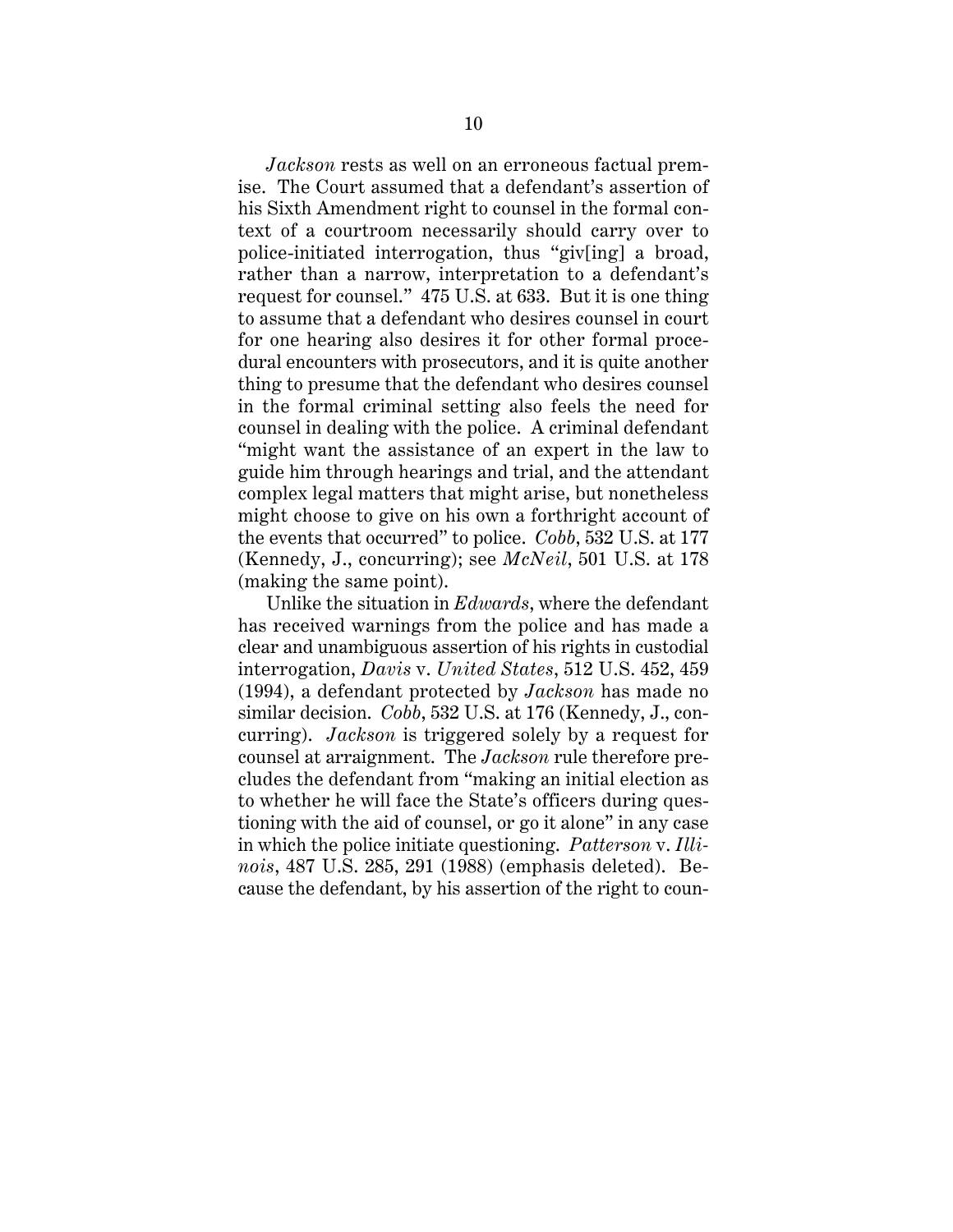sel at arraignment, has not in fact elected to deal with the police only through counsel, the defendant should be permitted afterward to waive his rights and respond to police-initiated questioning.

### **C. The** *Jackson* **Rule Imposes Limited, But Significant Costs**

In federal prosecutions, the effect of the *Jackson* rule must be assessed in light of other constraints on prosecutors approaching represented defendants after the Sixth Amendment right to counsel has attached. In the main, federal authorities do not approach represented defendants, for reasons independent of `*Jackson*. State rules of professional conduct generally prohibit attorneys from knowingly communicating with a represented person about the matter on which he is represented without counsel's presence, unless counsel consents to the communication or the communication is authorized by law or court order, see, *e.g.*, Model Rule of Prof'l Conduct 4.2, and those rules are made applicable to federal prosecutors, see 28 U.S.C. 530B(a) (a federal government attorney is subject to state rules of professional conduct to the same extent as any other similarly situated attorney). Although some jurisdictions deem communications permitted by the Constitution to be authorized by law within the meaning of the professional conduct rule, see, *e.g.*, Utah Rule Prof'l Conduct 4.2(a) and (b), in other jurisdictions the rule would require prosecutors to refrain from initiating communication with represented defendants notwithstanding the *Jackson* rule. And although federal law enforcement agents generally are not constrained by the ethical rules that apply to prosecutors, law enforcement interests are not well-served when law enforcement agents have an incentive to communicate with repre-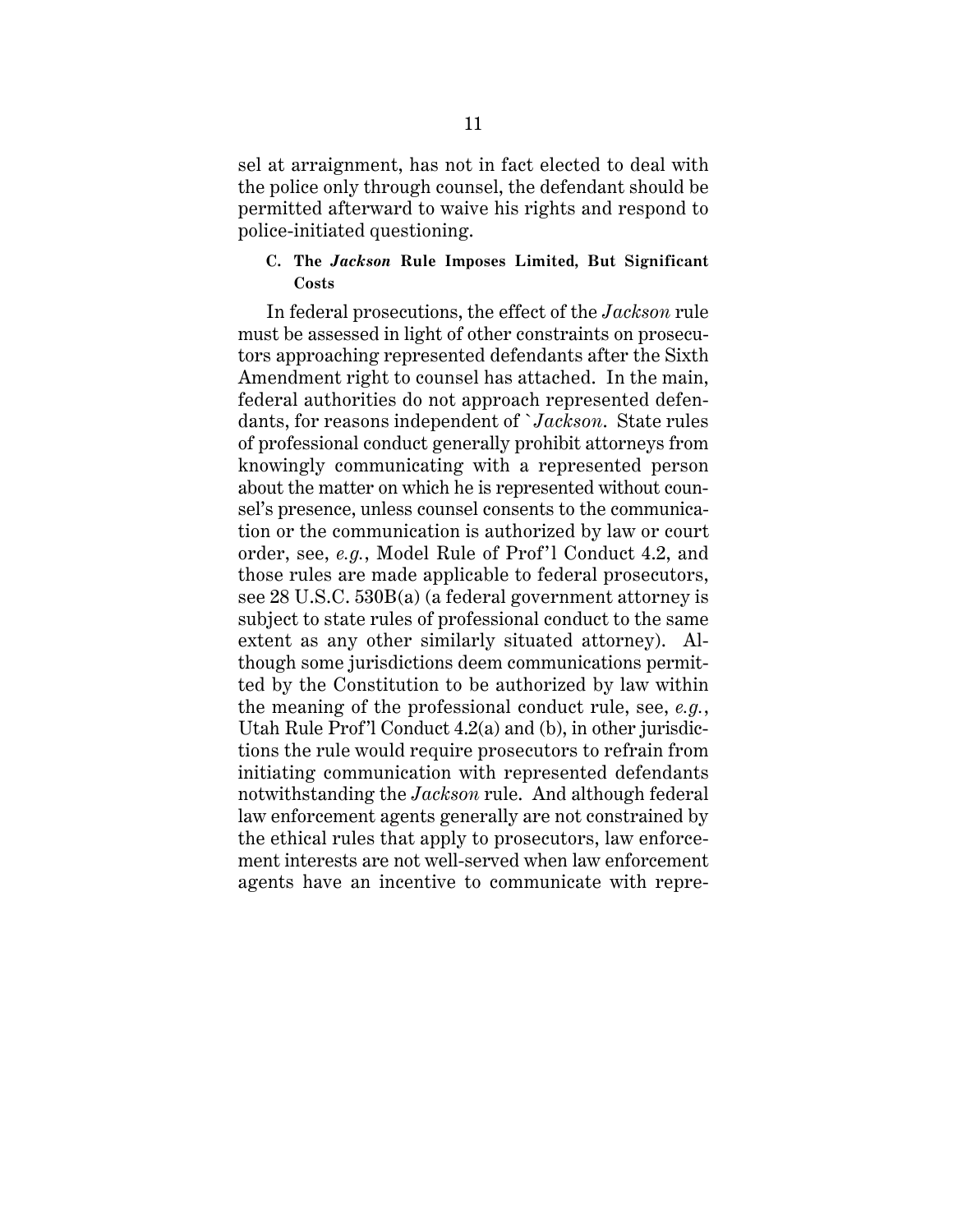sented defendants without direction from prosecutors. Accordingly, even if this Court were to overrule *Jackson*, that decision likely would not significantly alter the manner in which federal law enforcement agents investigate indicted defendants. Nor has the *Jackson* rule resulted in the suppression of significant numbers of statements in federal prosecutions in the past.

Nevertheless, *Jackson* can potentially and inappropriately result in the loss of statements in federal prosecutions. This occurs, for example, federal agents misjudge whether a defendant has initiated dialogue with the officers and they commence interrogation in the belief that the interchange is permissible under *Jackson*. The rule in *Jackson* may also be inadvertently implicated when federal agents approach represented defendants to investigate other crimes and obtain statements on the charged offense. The conduct of state law enforcement agents could also result in the loss of evidence in federal prosecutions if state officials obtain evidence in violation of *Jackson*, federal agents seek to use that evidence in a federal prosecution, and the state and federal offenses are treated as the "same offense" for Sixth Amendment purposes. See, *e.g.*, *United States* v. *Burgest*, 519 F.3d 1307, 1310-1311 (11th Cir.) (noting circuit split on whether state and federal offenses with the same elements are the "same offense"), cert. denied, 129 S. Ct. 274 (2008). Those consequences, even if infrequent in federal cases, provide cause for concern about constitutionalizing through an exclusionary remedy a violation of professional norms.

This Court has recognized that exclusion of a defendant's own voluntary statement from his trial imposes real costs on the truth-seeking process by depriving the trier of fact of "what concededly is relevant evidence."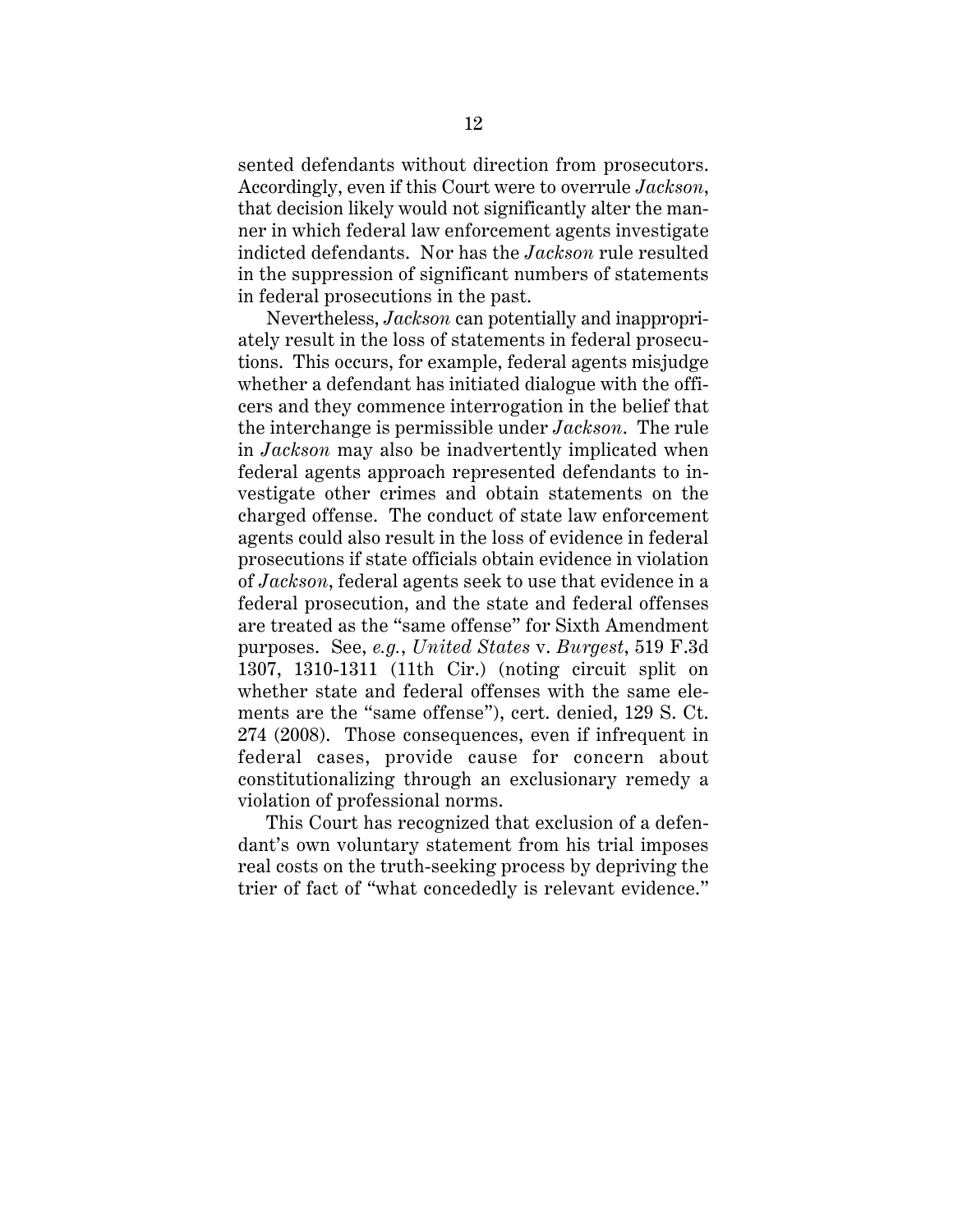*Colorado* v. *Connelly*, 479 U.S. 157, 166 (1986). The loss of "highly probative evidence of a voluntary confession" is a "high cost to legitimate law enforcement activity." *Oregon* v. *Elstad*, 470 U.S. 298, 312 (1985). In light of its costs to the truth-seeking function, the *Jackson* rule requires a substantial justification. No such justification is present here. See pp. 5-11, *supra*.

## **D.** *Jackson* **Has Been Undermined By Subsequent Decisions And Cannot Readily Be Cabined By An Affirmative Request Rule**

The *Jackson* rule is not only unfounded, but warrant reconsideration because it has been substantially undermined by several subsequent decisions of this Court and cannot otherwise be readily confined.

1. In *Patterson* v. *Illinois*, 487 U.S. 285, 298 (1988), this Court held that a defendant whose Sixth Amendment right to counsel has attached may waive that right and agree to talk with the police. In so holding, the Court made three key points that fundamentally undermine its rationales in *Jackson*. First, the Court recognized the difference between protecting an accused's prior choice to deal with the police only through counsel and "barring an accused from making an *initial* election as to whether he will face the State's officers during questioning with the aid of counsel, or go it alone." *Id.* at 291. In the latter case, the Court explained, the suspect should be permitted to knowingly and intelligently waive the right to counsel. *Ibid.* Yet the *Jackson* rule precludes a defendant who has asserted the right to counsel in a formal courtroom context from making the initial choice whether to talk with police if the police, rather than the defendant, happen to initiate questioning.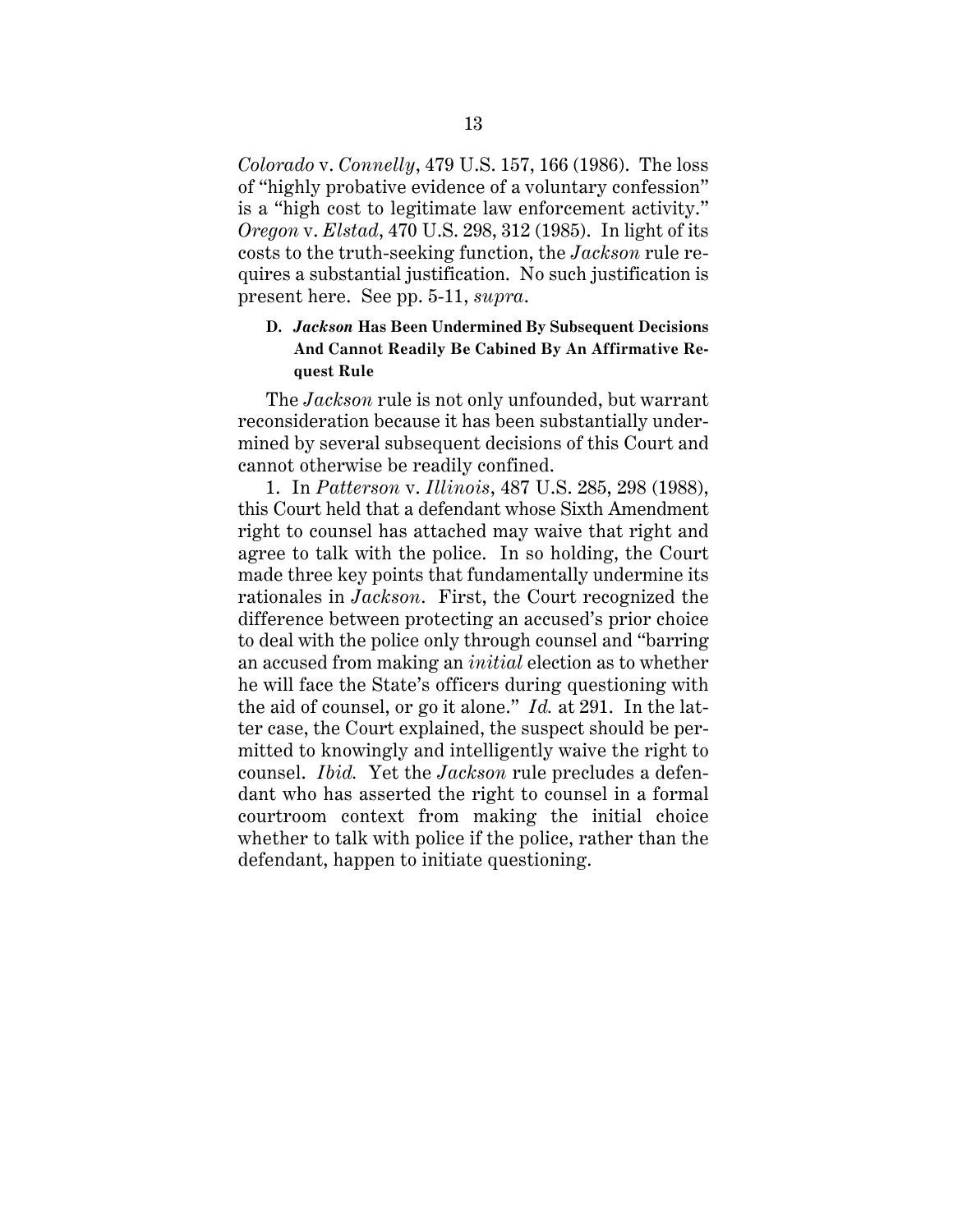Second, the *Patterson* Court rejected the view that it should be more difficult to waive the Sixth Amendment right to counsel during interrogation than the Fifth Amendment protections set forth in *Miranda*. The Court explained that "[t]he State's decision to take an additional step and commence formal adversarial proceedings against the accused does not substantially increase the value of counsel to the accused at questioning, or expand the limited purpose that an attorney serves when the accused is questioned by authorities." 487 U.S. at 298- 299. The Court therefore rejected the *Jackson* Court's assumption that "the reasons for prohibiting the interrogation of an uncounseled prisoner who has asked for the help of a lawyer are even stronger after he has been formally charged with an offense than before," 475 U.S. at 626, 631.

Third, the *Patterson* Court noted that there is no reason to assume automatically that a defendant who elects counsel at his arraignment is unwilling to speak with the police on his own: "[A]n attorney's role at postindictment questioning is rather limited, and substantially different from the attorney's role in later phrases of criminal proceedings," because "[a]t trial, an accused needs an attorney to perform several varied functions—some of which are entirely beyond even the most intelligent layman," while "during postindictment questioning, a lawyer's role is rather unidimensional: largely limited to advising his client as to what questions to answer and which ones to decline to answer." 487 U.S. at 294 n.6. That observation directly contradicts the *Jackson* Court's "presum[ption]" that a defendant who requests counsel in courtroom proceedings necessarily has invoked his right to counsel in the very different context of police interrogation. 475 U.S. at 633.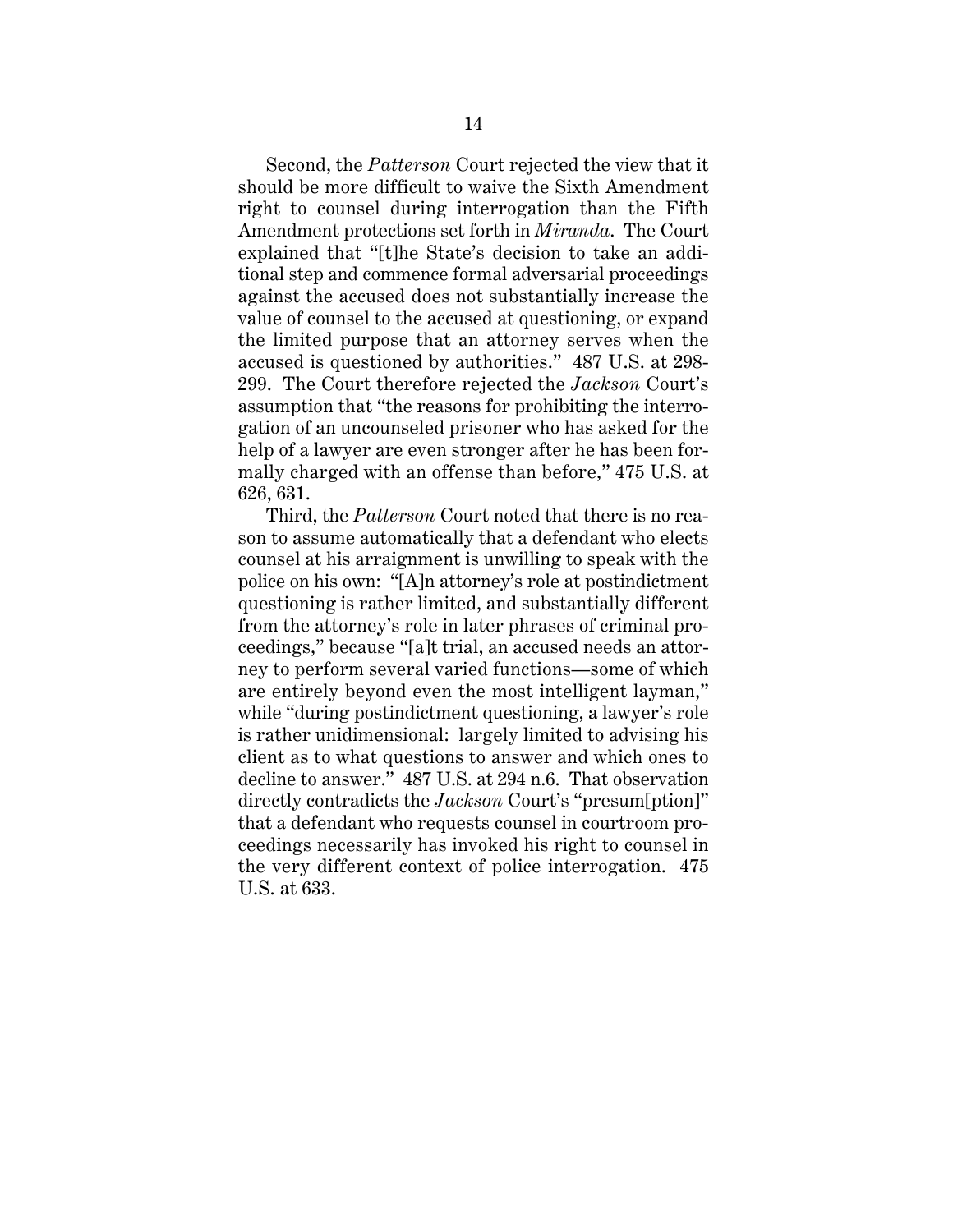The Court again distinguished between a defendant's choice to have counsel at formal proceedings and his choice to have counsel during police questioning in *McNeil* v. *Wisconsin*, 501 U.S. 171 (1991), when it held that a defendant's invocation of his Sixth Amendment right to counsel in judicial proceedings does not constitute invocation of the *Miranda* right to counsel. *Id.* at 178-179. The Court recognized the very different purposes of the Fifth and Sixth Amendments, and it noted that it is "not necessarily true" that a defendant who has requested counsel's assistance in formal proceedings has chosen to deal with the police only through counsel. *Id.* at 178. For that reason, the Court explained, the *Edwards* rule applies only when the defendant has made "some statement that can reasonably be construed to be an expression of a desire for the assistance of an attorney *in dealing with custodial interrogation by the police.*" *Ibid.* That observation runs contrary to the Court's reasoning in *Jackson* that a defendant who has elected counsel at his arraignment should be presumed to have invoked his right to counsel in police questioning. 475 U.S. at 636.

The Court's decision in *Davis* v. *United States*, 512 U.S. 452 (1994), similarly undermines *Jackson*'s reasoning. In *Davis*, the Court held that a suspect must "unambiguously request counsel" during custodial interrogation for the prophylactic rule of *Edwards* to apply; "[i]f the statement fails to meet the requisite level of clarity, *Edwards* does not require that the officers stop questioning the suspect." *Id.* at 459. Yet *Jackson* imposes the *Edwards* rule without an unambiguous invocation of the right to counsel for custodial interrogation, 475 U.S. at 636, in circumstances in which the defendant may be will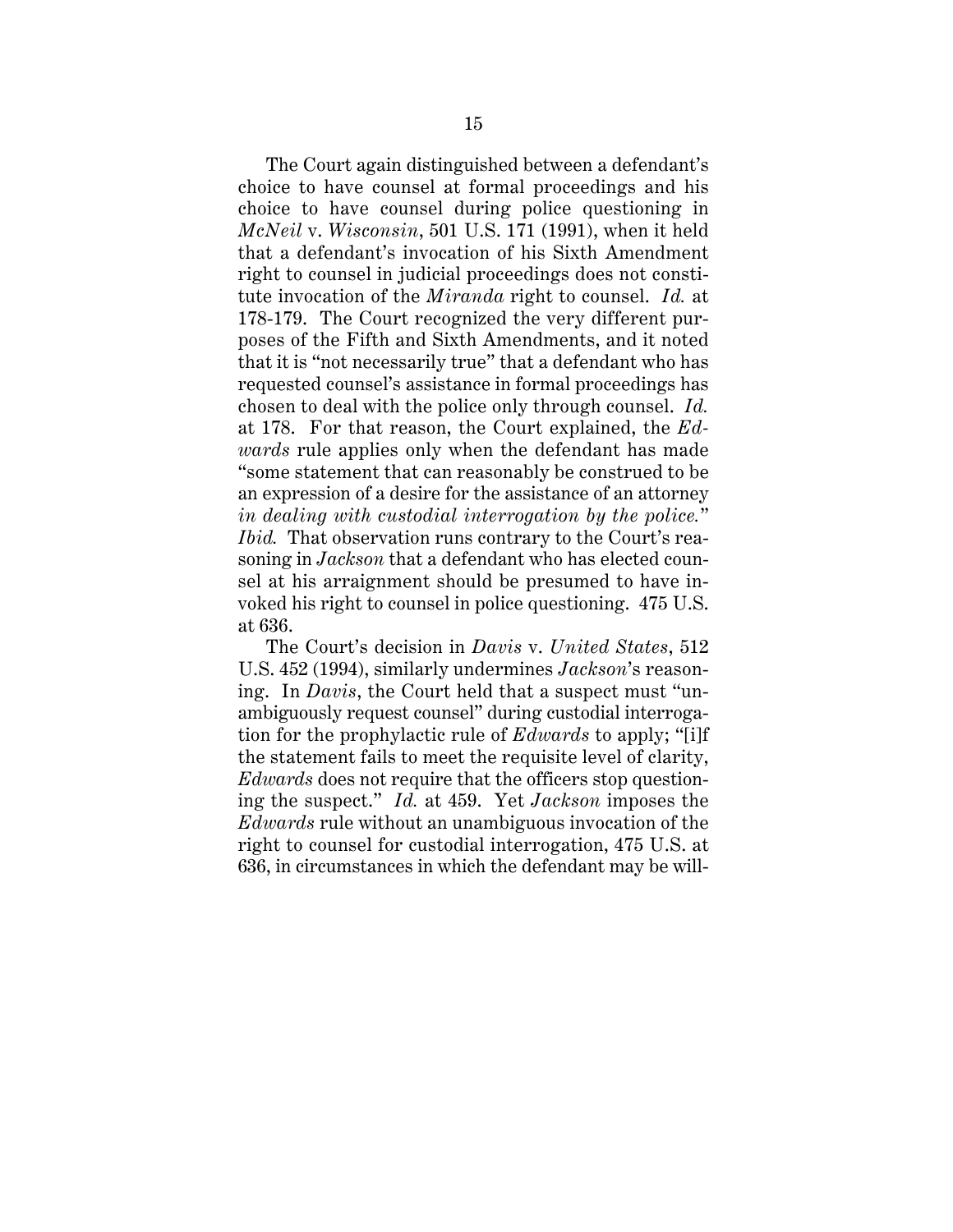ing to speak to the police without counsel. See p. 10, *supra*.

The reach of the *Jackson* rule also has been limited by this Court's decision in *Texas* v. *Cobb*, 532 U.S. 162 (2001), which reiterated that the Sixth Amendment right to counsel is offense-specific. *Id.* at 165. As a result, the prophylactic *Jackson* rule applies only to questioning about the crime for which the defendant has been indicted, and law enforcement officers may initiate questioning of a represented defendant about any other crimes. See *id.* at 167-168; see also *McNeil*, 501 U.S. at 175 ("[J]ust as the right [to counsel] is offense specific, so also its *Michigan* v. *Jackson* effect of invalidating subsequent waivers in police-initiated interviews is offense specific."). *Cobb* confirms that the police may question an indicted defendant about crimes other than the charged offense and that, when questioned about other crimes, a defendant may well wish to provide a full and truthful account to police. 532 U.S. at 171-172. At the same time, *Cobb* reaffirms that the Fifth Amendment plays a substantial role "in protecting a defendant's right to consult with counsel before talking to police." *Id.* at 171 n.2. In light of *Cobb*, there is both little basis and little need for the prophylactic rule announced in *Jackson*.

2. The difficulty in identifying a coherent limiting principle in cases like this one, in which the defendant did not even request counsel, provides a final reason to revisit that decision. Several of this Court's precedents may be read to suggest that *Jackson* applies only when a defendant affirmatively requests counsel. See, *e.g.*, *McNeil*, 501 U.S. at 175; *Harvey*, 494 U.S. at 350; *Patterson*, 487 U.S. at 291; *Jackson*, 475 U.S. at 633 & n.7, 634. Yet a rule that distinguishes between those defendants who speak up in connection with the routine ap-